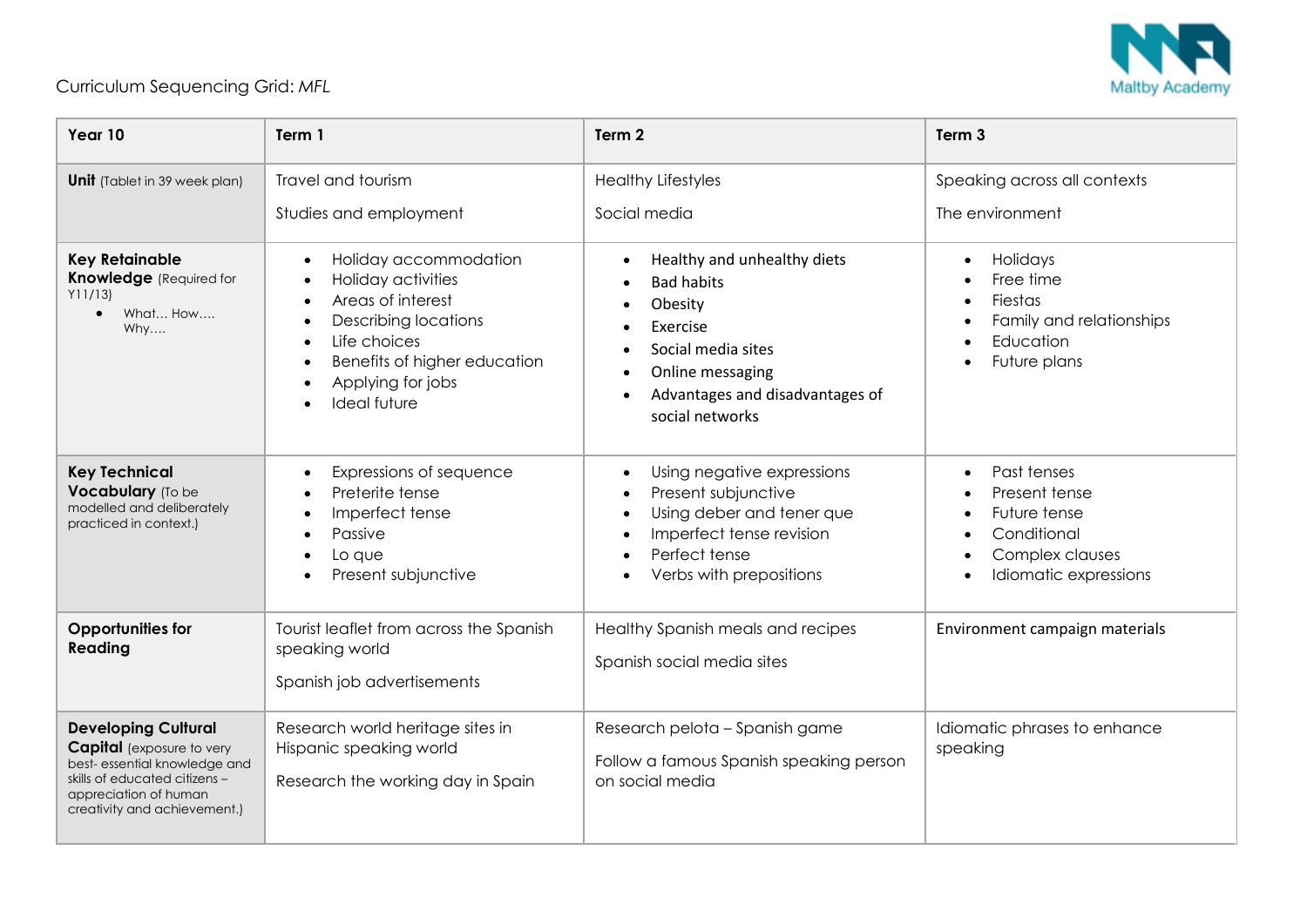

## Curriculum Sequencing Grid: *MFL*

| <b>Cross Curricular Links</b><br>(Authentic Connections)                                             | History                    | ICT                        | Geography                           |
|------------------------------------------------------------------------------------------------------|----------------------------|----------------------------|-------------------------------------|
|                                                                                                      | Geography                  | PE - Healthy living        |                                     |
| <b>Key Assessment</b>                                                                                | HT1: Speaking              | HT3: Writing               | HT5: Speaking                       |
|                                                                                                      | HT2: Listening and Reading | HT4: Listening and reading | HT6: listening, reading and writing |
|                                                                                                      |                            |                            |                                     |
|                                                                                                      |                            |                            |                                     |
|                                                                                                      |                            |                            |                                     |
| Year $\_\_$                                                                                          | Term 1                     | Term 2                     | Term 3                              |
| <b>Unit</b> (Tablet in 39 week plan)                                                                 |                            |                            |                                     |
| <b>Key Retainable</b><br><b>Knowledge</b> (Required for<br>Y11/13<br>$\bullet$ What How<br>Why       |                            |                            |                                     |
| <b>Key Technical</b><br><b>Vocabulary</b> (To be modelled and deliberately<br>practiced in context.) |                            |                            |                                     |
| Opportunities for<br>Reading                                                                         |                            |                            |                                     |